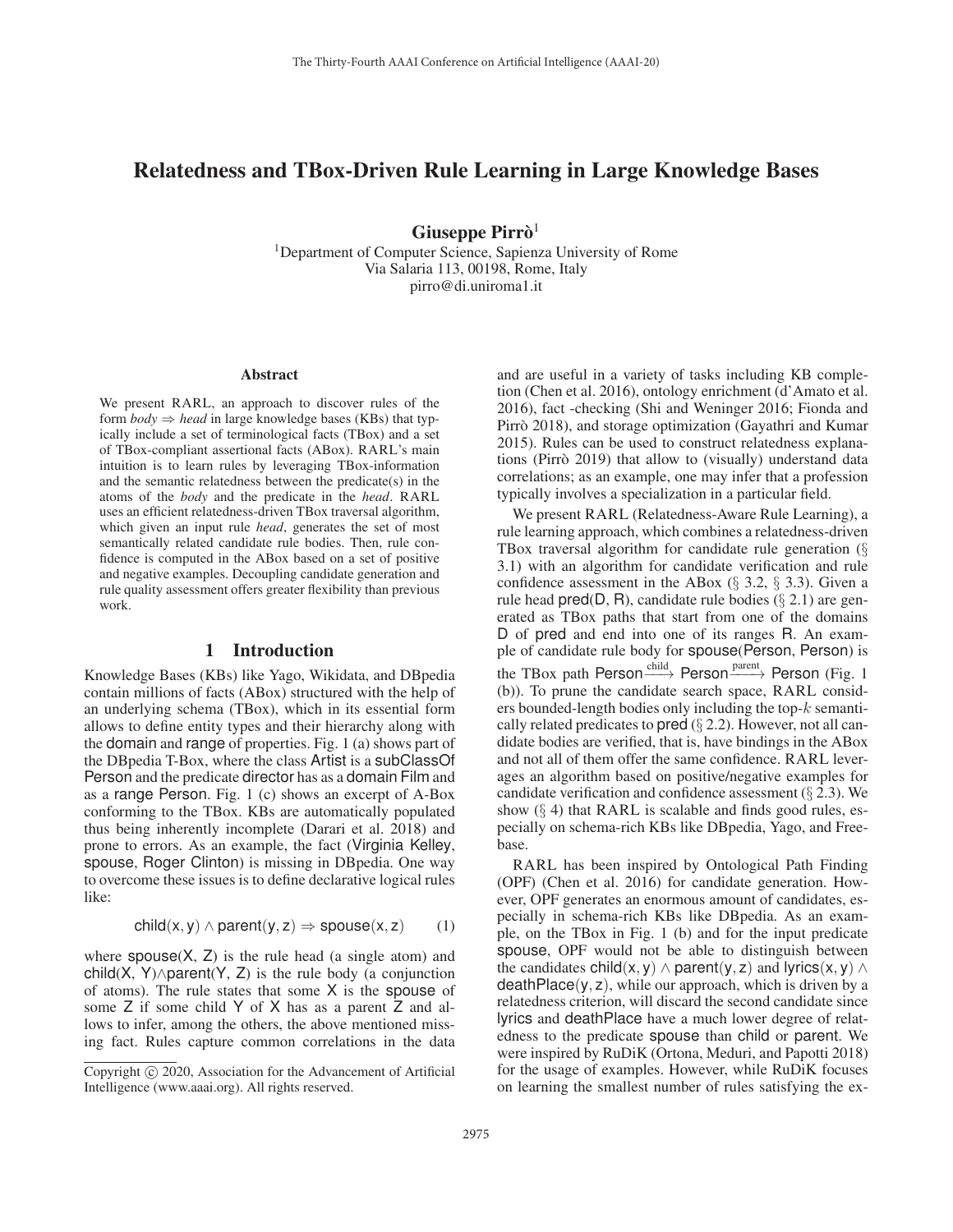

Figure 1: An example of T-Box (a), its T-Box graph (b) and an A-Box graph (c) conforming to the T-Box.

amples, RARL learns every possible rule prioritizing those having high head-body relatedness. We refer the reader to Section 5 for a more comprehensive discussion about related work.

# 2 Definitions and Background

A Knowledge Base (KB) contains facts that can be divided into an ABox and a TBox. We see the ABox as a node and edge-labeled directed multi-graph  $G = (V, E, T)$ where  $V$  is the set of uniquely identified vertices representing entities (e.g.,  $D$ . Lynch),  $E$  the set of predicates (e.g., director) and  $T$  a set of facts (s, p, o), where s,  $o \in V$  and  $p \in E$ . We denote by  $\hat{p}$  the *inverse* of a predicate (from the object o to the subject s). We represent a fact  $(s, p, o)$  as  $p(s, o)$  and  $(s, \hat{p}, o)$  as  $p(o, s)$ . The TBox is a set of facts  $T_f$  expressed via a reserved vocabulary and is used to structure knowledge in the ABox. We focus on RDFS TBoxes and in particular on the subset of the RDFS vocabulary  $E_{\rho} = \{rdf:\text{type}, \text{rdfs:subClassOf}, \text{m}{\}$ rdfs:subPropertyOf, rdfs:domain, rdfs:range}. An excerpt of facts about the DBpedia TBox is shown in Fig. 1 (a). We considered RDFS instead of more expressive languages like OWL for two main reasons. First, information about class hierarchies along with information about the domain/range of predicates is widely available in many KBs including DBpedia, Yago, Freebase, and Wikidata. Second, new facts about the TBox can be efficiently derived by applying a subset of the RDFS inference rules (Munoz, Pérez, and Gutierrez 2009; Franconi et al. 2013). We apply RDFS inference rules to the TBox to deduct novel subclass/subproperty and domain and range information. For instance, by applying the RDFS inference rules on the facts of the TBox in Fig. 1 (b), a new domain for the predicate director is Work since Film is a subClassOf Work and Film has as domain director.

Given a set of TBox facts  $T_f$ , its TBox graph is defined as  $G_S=(V_s, E_s, T_s)$ , where each  $v_i \in V_s$  denotes a class (i.e., entity type) and  $E_s$  includes all predicates defined in  $T_f$ . Moreover,  $(v_s, p_i, v_t) \in T_s$  is a triple, where  $v_i$  (resp.,  $v_t$ ) is the domain (resp., range) of the predicate  $p_i \in E_s \cap E$ . An excerpt of TBox graph is shown in Fig. 1 (b). A rule consists of a *head* (a single atom) and a *body* (conjunction of atoms). A rule having  $pred(X, Y)$  as a *head* and  $B_1 \wedge B_2 \wedge ... B_d$ as a *body* is represented as  $B_1 \wedge B_2 \wedge ... B_d \Rightarrow \text{pred}(X, Y)$ where X and Y are variables. RARL, like many other approaches (e.g., (Galárraga et al. 2015; Omran, Wang, and Wang 2018)) does not learn arbitrary Horn rules but introduces a language bias towards what rules can be learned. In particular, it focuses on closed path rules of bounded length, that is, rules having at most  $d$  atoms in the body and where the sequence of predicates in the body forms a path from the domain to the range of the predicate in the input head.

# 2.1 Candidate Rule Bodies and Traversal Queries

Given a head  $pred(D, R)$  and an integer d, a candidate rule body is a set of d atoms  $B_1 \wedge B_2 \wedge ... B_d$  that form a closed path. We use D and R for the domain (resp., range) of pred. A candidate rule body is a TBox path that starts from some D∈domain(pred) and ends into some R∈range(pred). Consider the predicate spouse and  $d=2$ , we have that domain(spouse)=range(spouse)={Person}. Hence, child(Person<sub>X</sub>, Person<sub>Y</sub>)∧parent(Person<sub>Y</sub>, Person<sub>Z</sub>) is a candidate body, where  $Person_X$ , Person<sub>Y</sub>, and Person<sub>Z</sub> are variables meaning that the bindings of these variables have to be entities of type Person. RARL can relax typing information constraints by substituting types with fresh variables (e.g., child(X, Y)  $\land$  parent(Y, Z)). To verify candidates in the ABox, we translate them into a subset of the language of traversal queries (Fionda, Pirrò, and Gutierrez 2015; Fionda, Pirrò, and Consens 2015) including concatenation  $($  $)$ , inverse predicate  $($  $)$ , and node tests  $($  $\cdot$  $)$ .

**Definition 1** *(Traversal Query)* Given  $\Pi = B_1 \wedge B_2 \wedge ... B_d$ , let  $v_s$  be the shared variable between  $B_i$  and  $B_{i+1}$  (we con $sider \ closed$ *-path rules),*  $v_1^1$  *and*  $v_2^1$  (resp.,  $v_1^2$  *and*  $v_2^2$ ) *the first (resp., second) other variable, and*  $p_i$  *the predicate in*  $B_i$ *.* 

- If  $v_s = v_1^1 = v_1^2$ , then  $B_i \wedge B_{i+1}$  becomes  $\hat{p}_i / p_{i+1}$ .
- If  $v_s = v_1^1 = v_2^2$ , then  $B_i \wedge B_{i+1}$  becomes  $\wedge p_i / \wedge p_{i+1}$ .
- If  $v_s = v_2^1 = v_1^2$ , then  $B_i \wedge B_{i+1}$  becomes  $p_i/p_{i+1}$ .
- If  $v_s = v_2^1 = v_2^2$ , then  $B_i \wedge B_{i+1}$  becomes  $p_i \wedge p_{i+1}$ .

*By concatenating the chunks from all*  $B_i$  *and*  $B_{i+1}$ *, we get the traversal query associated with the candidate body.*

When considering typed variables (e.g.,  $Person_X$ ), each chunk also includes a type check (via the [·] operator) of the endpoints. Given  $child(Person_X)$ , Person<sub>Y</sub>)∧parent(Person<sub>Y</sub>, Person<sub>Z</sub>) the corresponding traversal queries is [Person]child/parent[Person]. When no typing information is considered the query is child/parent.

A candidate is verified if there exists a copy of it in the ABox where all (typed) variables are substituted by constants. For instance, the previous candidate is verified by child(D. Lynch, L. Lynch)∧parent(L. Lynch,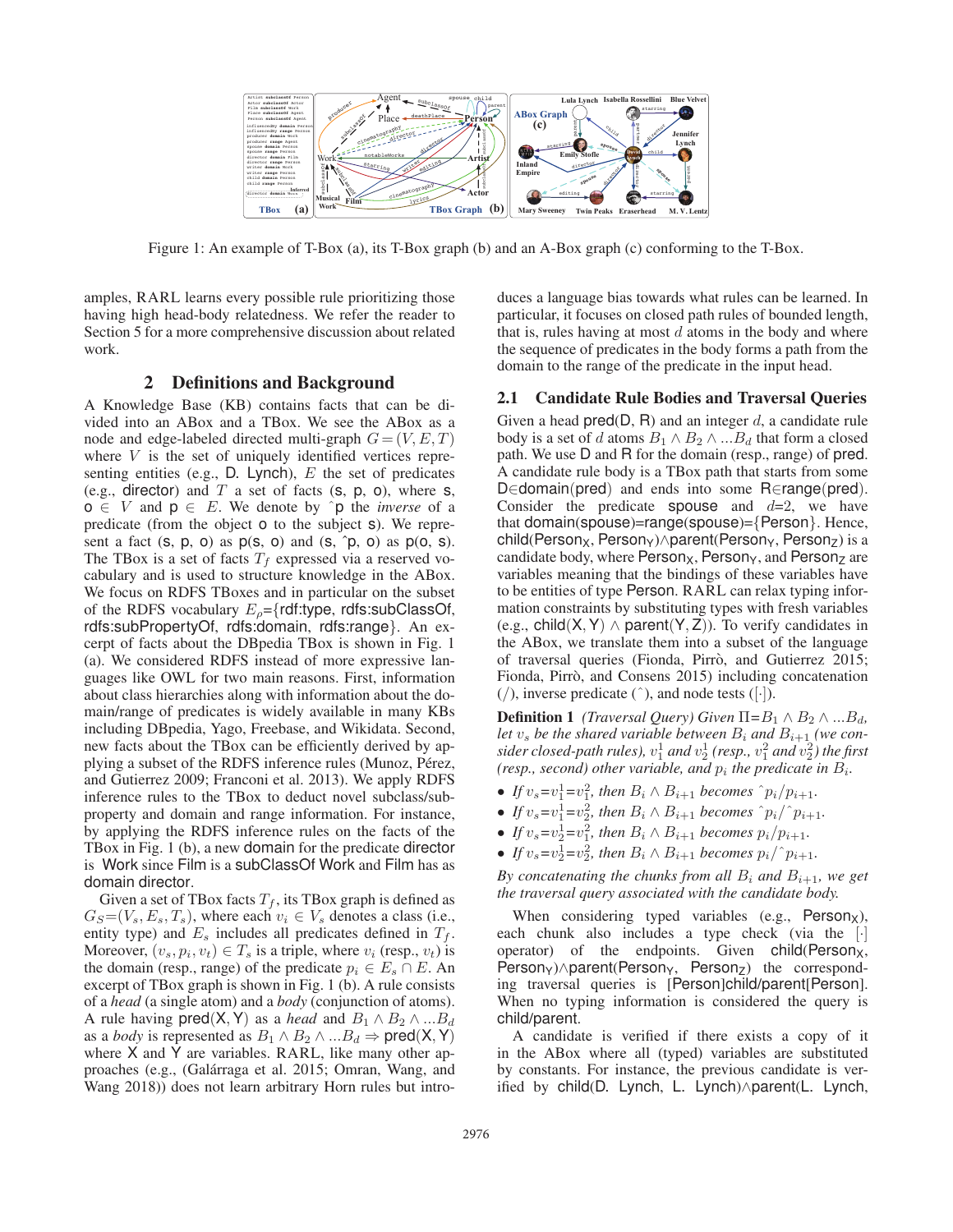E. Stofle) and child(D. Lynch, J. Lynch)∧parent(J. Lynch, M. V. Lentz) while the candidate parent (Person $_{Y}$ , Person<sub>X</sub>)∧parent(Person<sub>X</sub>, Person<sub>Z</sub>) cannot be verified (Fig. 1 (c)). Note that traversal queries get rid of variables from candidate bodies. The usage of traversal queries in our algorithm for body verification and confidence assessment guarantees efficiency. Indeed, the rule learning algorithm implemented by RARL algorithm runs in polynomial time. On the contrary, if we were to consider bodies with variables, that is, conjunctive queries, performance will significantly worsen. We will treat this aspect in Section 4.1.

#### 2.2 Predicate and Rule Relatedness

To assess the relatedness between a pair of predicates  $p_i$ and  $p_j$ , we start by computing the Triple Frequency defined as:  $TF(p_i, p_j) = \log(1 + C_{i,j})$ , where  $C_{i,j}$  counts how many times  $p_i$  and  $p_j$  connect the same subjects and objects in the ABox. The Inverse Triple Frequency is defined as:  $ITF(p_j, E) = \log \frac{|E|}{|\{p_i : C_{i,j} > 0\}|}$ . This approach resembles the TF-IDF scheme used in information retrieval that has been further extended to KGs (Shiralkar et al. 2017; Pirrò 2012). Hence, we can build a (symmetric) matrix  $C_M$ where each element is  $C_M(i, j) = TF(p_i, p_j) \times ITF(p_j, E)$ . At this point, a relatedness matrix  $\dot{M}_R$  can be constructed, where  $M_R(p_i, p_j) = Rel(p_i, p_j) = Cosine(W_i, W_j)$ , where  $W_i$  (resp.,  $W_j$ ) is the row of  $p_i$  (resp.,  $p_j$ ) in  $C_M$ . The intuition of RARL is that meaningful rules contain (sequences of) predicates in the *body* that are semantically close to the predicate in *head*. Let  $r: B_1 \wedge B_2, ..., B_d \Rightarrow p(X, Y)$ be a rule where p and  $p_i \in B_i$  are predicates. Hence, we define three rule relatedness measures:

1.  $rel_H(r) = \frac{Rel(p,p_1)+...+Rel(p,p_d)}{d}$ , which is the average relatedness between the predicate in the head and the predicates in the body.

2. 
$$
rel_B(r) = \sum_{i=2}^{d} \sum_{j=1}^{i-1} Rel(p_i, p_j)
$$
, which considers

relatedness values between predicates in the body, where:

$$
M = \begin{bmatrix} Rel(p_1, p_1) & Rel(p_1, p_2) & \cdots & Rel(p_1, p_d) \\ Rel(p_2, p_1) & Rel(p_2, p_2) & \cdots & Rel(p_2, p_d) \\ \cdots & \cdots & \cdots & \cdots \\ Rel(p_d, p_1) & Rel(p_d, p_2) & \cdots & Rel(p_d, p_d) \end{bmatrix}
$$

3.  $rel_{HB}(r) = \gamma \cdot rel_H(r) + \theta \cdot rel_B(r)$ , with  $\gamma + \theta = 1$ 

# 2.3 Rule Confidence

The confidence of a rule is usually defined as the number of body groundings, divided by the number of those body groundings that make the head true. The Partial Completeness Assumption (PCA) (Galárraga et al. 2015) allow to guess counter-examples for rules assuming that if a KB contains one or more object values for a given subject and predicate, then it contains all possible values. Zupanc et al. (Zupanc and Davis 2018) further refine the PCA as for information about triples not in the KBs. Other approaches like (Tanon et al. 2017) consider completeness-aware scores. These approaches can be computationally demanding in large KBs due to the potential many joins to be evaluated

that are related to the number of body atoms. In this work, to better cater for data errors and incompleteness that characterize KBs (Ortona, Meduri, and Papotti 2018) RARL computes rule confidence based on a set of (automatically generated) positive  $(V^+)$  and negative  $(V^-)$  examples (Ortona, Meduri, and Papotti 2018). Positive examples  $(p_s, p_e) \in V^+$ can be directly found by sampling from the ABox triples of the form  $(p_s, p, p_e)$ , where *p* is the predicate in the rule head. As for the set  $V^-$ , a negative pair  $(r_s, r_e)$  is generated if *(i)*: either  $r_s$  (resp.,  $\overline{r_s}$ ) is the subject of one or more facts  $(r_s, p, \overline{r_e})$  (resp.,  $(\overline{r_s}, p, r_e)$  with  $r_e \neq \overline{r_e}$  and  $r_s \neq \overline{r_s}$ ; *(ii)*:  $(r_s, r_e)$  belongs to  $(r_s, \overline{p}, r_e)$  with  $\overline{p} \neq p$ ; *(iii)* the constrain type( $r_s$ )=domain(p) and type( $r_e$ )= range(p) is respected.

The confidence measure for a candidate rule body Π and a set of positive and negative pairs is :

$$
c_{ex}(\Pi, V^{+}, V^{-}) = \alpha \cdot \frac{|S^{+}|}{|V^{+}|} - \beta \cdot \frac{|S^{-}|}{|V^{-}|}
$$
 (2)

where  $|S^+|$  (resp.,  $|S^-|$ ) is the number of positive (resp., negative) pairs that verify the candidate body and  $\alpha + \beta = 1$ . RARL learns *uncertain rules* covering at least some positive and usually also some negative example. Moreover, by switching the role of positive and negative examples RARL can mine negative rules useful to spot inconsistencies (e.g., if A is married to B, then A cannot be the child of B).

#### 3 Rule Learning Algorithm

We now describe the RARL rule learning algorithm (Algorithm 1). Given an input predicate  $p$ , the algorithm finds candidate rule bodies having at most  $d$  atoms, including the top $k$  predicates related to  $p$ , and ranked by the measure  $rel_R$  $(\S$  2.2) (line 2). The algorithm builds a reduced (typically smaller) ABox graph by considering the examples  $V^+$  and  $V^-$  upon which rule confidence is assessed (line 6) based on the weight of positive ( $\alpha$ ) and negative ( $\beta$ ) examples.

|   | <b>Algorithm 1:</b> RARL $(p, k, d, G, G_S, M_R, V^+,$       |
|---|--------------------------------------------------------------|
|   | $V^-, rel_R, \alpha, \beta)$                                 |
|   | $1 \mathcal{R} = \emptyset$                                  |
|   | 2 $B=$                                                       |
|   | $generate CandidateBodies(p, k, d, GS, MR, relR)$            |
|   | 3 while $\mathcal{B} \neq \emptyset$ do                      |
| 4 | $\Pi_i$ = REMOVEFIRST( $\beta$ ) /* priority queue ranked by |
|   | rule relatedness*/                                           |
| 5 | $\mathcal{G}_e(V^+,V^-) = getReduced ABoxGraph(G,\Pi_i,$     |
|   | $V^+, V^-$                                                   |
| 6 | $r = getRuleAndConfidence$                                   |
|   | $(\Pi_i, \alpha, \beta, V^+, V^-, \mathcal{G}_e)$            |
| 7 | $R = R \cup r$                                               |
|   |                                                              |

### 3.1 Candidate Generation

Candidate generation (Algorithm 2) is based on a traversal of the TBox graph  $G<sub>S</sub>$ , which is treated as an undirected graph. To prune the search space during the traversal, the algorithm adopts two strategies. First, it only considers the

 $\overline{2}$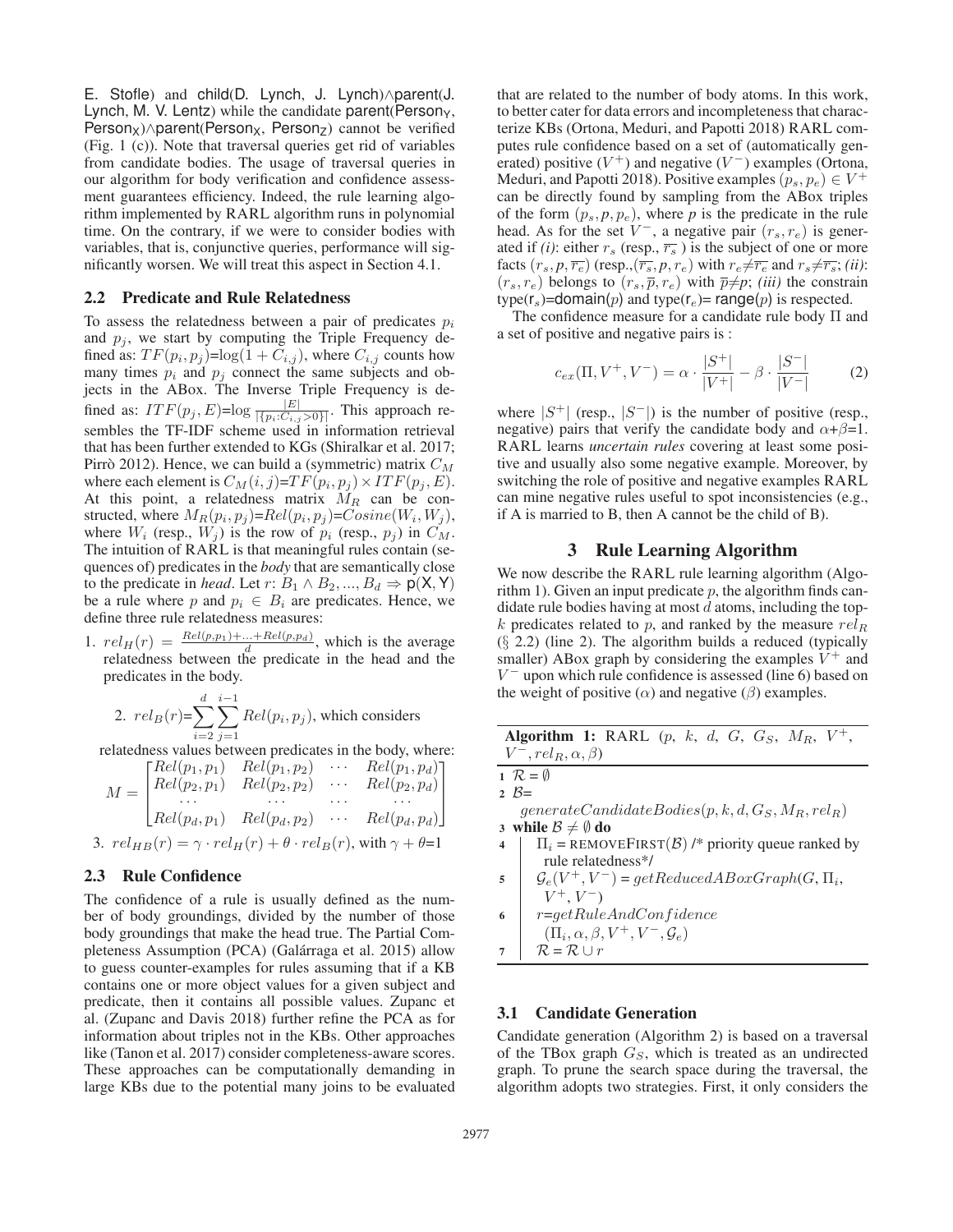top- $k$  most related predicates to  $p$  (found via the relatedness matrix  $M_R$ ) and the domains and ranges of these predicates as starting and ending nodes, respectively (lines 3-4). To avoid the generation of too abstract rules, for each predicate it considers the domain/range  $C_a$  asserted in the TBox and, among those inferred, only that immediately up to  $C_a$  in the class hierarchy, if any. For instance, in the TBox in Fig. 1 (b) for director, it considers Film and Work, but do not consider Agent. On the other hand, for producer it considers Agent. Second, the traversal is bound by the value  $d$ , that is, the distance (in terms of edges) from the starting node (one of the domains of the target or related predicates) to the end node (one of the ranges of the target or related predicates). The algorithm in parallel (lines 5-19):

- 1. Generates length-1 candidate bodies (lines 6-11) starting from the domains or ranges of predicates in R. For instance, if writer is the input predicate and director is a related predicate, length-1 candidate bodies must start either from Work or Film (i.e., the domain of writer and director, respectively) and end into Person (the range of both writer and director). In this case, writer(Work, Person) and director(Work, Person) (the edge director from Work was inferred via RDFS reasoning) are both length-1 valid candidates (see Fig.1 (b)) that are added to the results along with their rule relatedness values (line 11).
- 2. Expands length-1 candidates up to length  $d$  and add to the results if a valid range is reached (lines 12- 19). For instance, from Person, that is, the last node of the previously found length-1 candidates, the traversal continues (via *expandBody* line 15) and leads to Film and Work. This gives, among the others, the length-2 candidates writer(Work, Person)∧writer(Person, Work) and writer(Work, Person)∧director(Person, Work). However, for both candidates, the check at line 18 fails since they do not reach the only valid range Person. When further expanding these candidates the algorithm gets, among the others, the length-3 candidate writer(Work, Person)∧writer(Person, Work)∧writer(Work, Person), which passes the check and becomes a valid result (line 19).

We mention a couple of important aspects. First, we exclude the RDFS vocabulary predicates during the traversal of the TBox graph as we are interested in learning rules that are reflected in the ABox. Second, candidate rule bodies include predicates and entity types (i.e., class names). To release the constraint on entity types, RARL can replace the latter with fresh variables. Finally, when domains/ranges are missing RARL considers them to be the abstract concept Thing. Note that in this case, our approach is still useful as it can prune the search space by only considering the top- $k$ related predicates to the input predicate during the traversal of the TBox.

### 3.2 Verification and Confidence Computation

To build the reduced ABox graph from a candidate rule body  $\Pi = B_1 \wedge B_2 \wedge ... B_d$ , Algorithm 3 first translates it into

### Algorithm 2:  $generate CandidateBodies(p, k, d, G<sub>S</sub>)$ ,  $M_R$ )

- 1  $\beta = \emptyset$ ; /\* priority queue based on rule relatedness \*/
- <sup>2</sup> R= *getTopKPredicates*(*p*,k)
- <sup>3</sup> Doms= *getDomains*(R) /\* set of domains of predicates in  $R \frac{*}{ }$
- <sup>4</sup> Rangs= *getRanges*(R) /\* set of ranges of predicates in  $R^*/$

// Parallel Execution:

|                  | Tatatiel BAecucion.                                                              |
|------------------|----------------------------------------------------------------------------------|
| 5                | <b>for</b> each predicate $p_i \in R$ <b>do</b>                                  |
| 6                | Let $\Delta_1 = \emptyset$                                                       |
| $\overline{7}$   | for $(t_r, p_i, t_s) \in G_S$ do                                                 |
| 8                | if $t_r \in \mathcal{D}oms$ then                                                 |
| $\boldsymbol{9}$ | $\Delta_1 = \Delta_1 \cup \{p_i(t_r,t_s)\}\$                                     |
| 10               | if $t_s \in \mathcal{R}angs$ then                                                |
| 11               | $\mathcal{B}=\mathcal{B}\cup$                                                    |
|                  | $\{p_i(t_r,t_s),$ getRuleRelatedness $(p,p_i)\}$                                 |
|                  | // Same for $t_s \in \mathcal{R}angs$                                            |
| 12               | <b>for</b> $j = 2, , d$ <b>do</b>                                                |
| 13               | Let $\Delta_i = \emptyset$ ;                                                     |
| 14               | <b>for</b> each candidate body $\pi \in \Delta_{i-1}$ <b>do</b>                  |
| 15               | for $(t_i, p, t_j) \in expandBody(\pi, G_S, R)$ do                               |
| 16               | $\Delta_i = \Delta_i \cup \{\pi \wedge p(t_i, t_i)\}\text{ //add atom}$          |
| 17               | <b>for</b> each candiate body $\pi_i \in \Delta_i$ <b>do</b>                     |
| 18               | <b>if</b> checkRange( $\pi_j$ ,Rangs) <b>then</b>                                |
| 19               | $\mathcal{B} = \mathcal{B} \cup \{\pi_i, \text{getRuleRelatedness}(p, \pi_j)\}\$ |
| 20               | return <i>B</i>                                                                  |
|                  |                                                                                  |

its corresponding traversal query (Definition 1)  $e=\bar{p}_1/\bar{p}_2/\bar{p}_d$ (where  $\bar{p}_i$  denote a predicate  $p_i$  or its inverse  $\hat{p}_i$ ).

From  $e$ , it is possible to construct the associated Nondeterministic Finite-state Automaton with  $\epsilon$ transitions (Hopcroft, Motwani, and Ullman 2006)  $A_e$ , which recognizes strings belonging to the language defined by e. Let  $\Sigma_e$  be the set of predicates that appear in e and  $|e|$ its size (number of symbols). The automaton corresponding to e is  $A_e=(Q, \Sigma_e, \delta, q_0, F)$ , where Q is the set of states,  $\delta: Q \times (\Sigma_e \cup {\varepsilon, p_s}) \to 2^Q$  the transition function,  $q_0 \in Q$ the initial state and  $F \subseteq Q$  the set of accepting (final) states.  $\mathcal{A}_e$  can be built with costs  $O(|e|)$  following the Thomson's construction rules (Hopcroft, Motwani, and Ullman 2006). For instance, Fig. 2 (b) shows a candidate body along with the associated traversal query and automaton. Algorithm 3 builds  $\mathcal{G}_e(V^+, V^-)$  by evaluating the expression e on G. We observe that  $\mathcal{G}_e(V^+, V^-)$  is a graph where each node is a pair  $(id, state)$ , where id is the label of a node in the original ABox G and state is the state of  $A_e$  at which the node has been reached during the evaluation of e (see Fig. 2 (c)). The algorithm consists of two main phases:

1. Initialization: A node  $n_s^*$  is added to the set of nodes of the ABox graph G; moreover, an edge labeled with the special label  $p_s$ , not present in the KB, connects  $n_s^*$  to the first element of both positive and negative examples (line 4). This serves the purpose of starting the algorithm from the node  $n_s^*$  no matter the sets  $V^+$  and  $V^-$ . Fig. 2 (a) shows the ABox after the initialization with the examples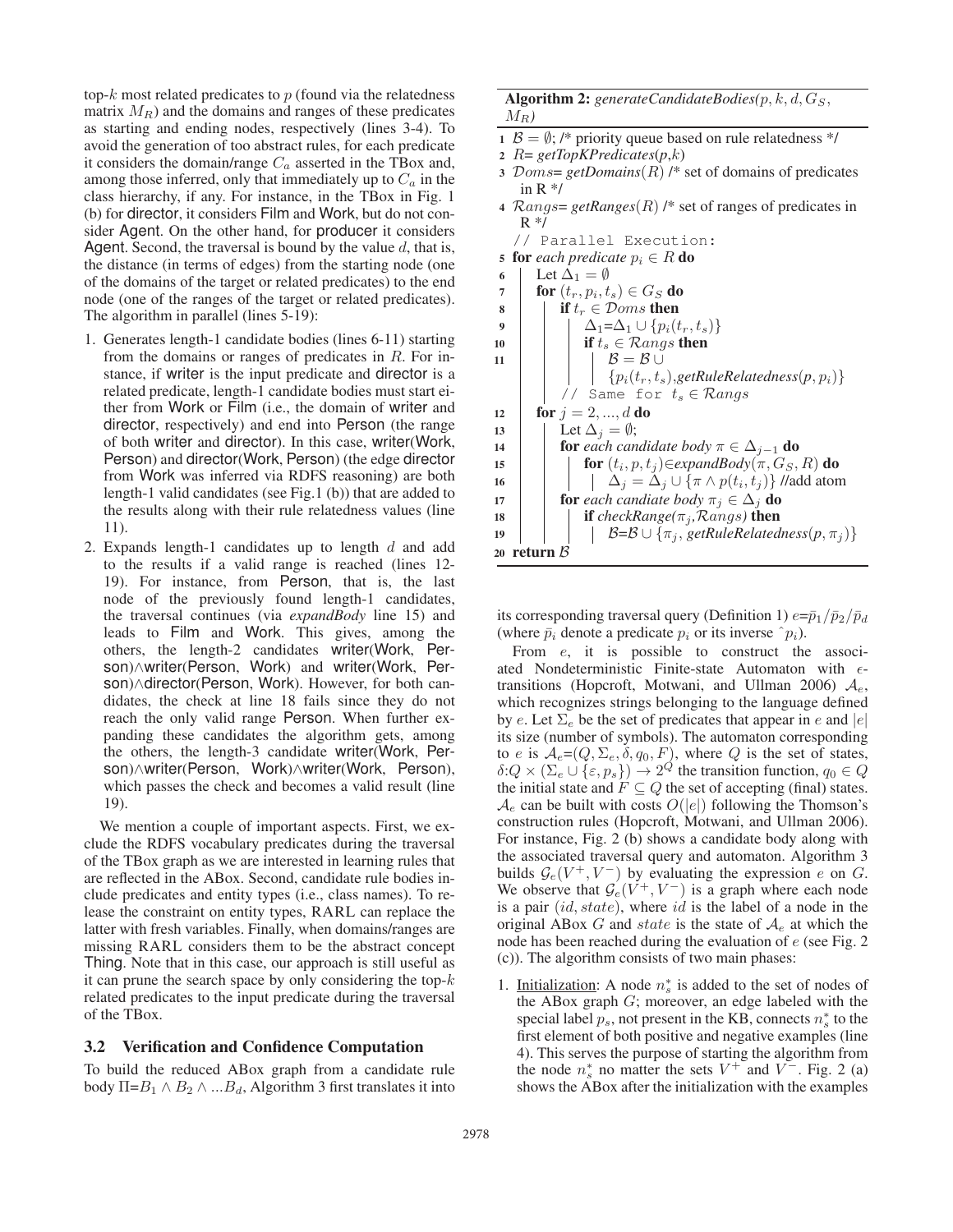Algorithm 3:  $getReducedABoxGraph(G, \Pi_i, V^+,$  $V^-$ 

 e=*getTraversalQuery*(Π) /\* Definition 1 \*/  $A_e = (Q, \Sigma_e, \delta, q_0, F)$  /\* NFA associated with  $e^*$ /  $S=V^+\cup V^-$  /\* S contains pairs  $(v_s, v_e)$  /\*  $V=V\cup \{n_s^*\}, E=E\cup \{p_s\},\$  $T = T \cup \{ (n_s^*, p_s, v_s) \}, \forall v_s \in S.$  $Q' = \{(n_s^*, q_0)\}\$  $\delta' = \emptyset$  $\mathcal{G}_e(V^+, V^-) = (\{(n_s^*, q_0)\}, \Sigma_e, \emptyset, (n_s^*, q_0), \emptyset)$ 8 foreach  $(n, q) \in Q'$  do 9 foreach  $\delta(q, p) \in \mathcal{A}_e$  do **if** p in  $\Sigma_e$  then **foreach**  $q'$  in  $\delta(q, p) \wedge (n, p, n')$  in *traverseEdge*(n, p) do  $|$   $|$   $|$   $Q'=Q' \cup \{(n',q')\}$ 13 dd  $(n', q')$  to  $\delta'((n, q), p)$ **if**  $q'$  in F then  $\vert$   $\vert$   $\vert$   $\vert$  add  $(n', q')$  to  $F'$ 16 return  $\mathcal{G}_e(V^+,V^-)$ 



Figure 2: An example of reduced ABox graph computation.

in Fig. 2 (b).

2. Loops: For each pair of (node, state)  $(n, q)$  in  $Q'$  (line 8), the algorithm considers all outgoing transitions and the transition function. The state  $(n', q')$  and the transition  $((n,q), p, (n', q'))$  are added to  $\mathcal{G}_e(V^+, V^-)$  if and only if  $q' \in \delta(q, p)$ ,  $p \in \Sigma_e$  and the triple  $(n, p, n') \in$ *traverseEdge* $(n, p)$ , which find nodes n' reached in the ABox when traversing edges labeled as  $p$  starting from n. If a node  $n'$  is reached at a final state  $q'$  in F, the pair  $(n', q')$  is added to the final states F' of  $\mathcal{G}_e(V^+, V^-)$ . In Fig. 2, we note that the reduced ABox graph contains in the leftmost part all starting nodes reached at the initial state of  $A_e$ . These nodes are linked to other nodes reached at the state  $q_1$  when traversing edges labeled as  $p_1$  (note that  $p_1$  links the state  $q_0$  to the state  $q_1$  in  $\mathcal{A}_e$ ). From  $e_4$  it is not possible to reach a final state; this is because there is no path in the ABox, which starting from  $e_4$  allows reaching any node via the sequence of edges  $p_1, p_2$ . Note also that the node ( $e_{13}, q_F$ ) in  $\mathcal{G}_e(V^+, V^-)$ is not useful; this is because from  $e_2$  we are interested in finding a path that leads to  $e_{11}$  while the path found allows reaching  $e_{13}$ .

Our implementation of Algorithm 3 parallelizes lines 3- 17; moreover, it constructs  $\mathcal{G}_e(V^+, V^-)$  by only loading into main memory the portion of the ABox G traversed (via repeated calls to the procedure *traverseEdge(n,p)*) when evaluating e (line 11).

**Theorem** 2 *Let*  $G_e = (V_e, E_e, T_e)$  *the subgraph of the ABox graph* G *traversed when evaluating the traversal query* e  $s$ *tarting from*  $n_s^*$ *. The reduced ABox graph*  $\mathcal{G}_e(V^+,V^-)$  *can be built in time*  $O(|G_e| \times |e|)$  *using Algorithm 3.* 

The result holds since the maximum number of transitions in  $\mathcal{G}_e(V^+, V^-)$  is bound by  $|T_e| \times |Q|$  (lines 8-10); moreover additional  $|V_e| \times |A_e|$  can be  $\epsilon$  transitions. Hence, the maximum number of transitions in  $\mathcal{G}_e(V^+, V^-)$  is  $|\delta'| =$  $O(|G_e| \times |\mathcal{A}_e|) = O(|G_e| \times |e|).$ 

# 3.3 Rule Confidence Computation

The last step of the RARL algorithm is computing rule confidence. Given a (positive or negative) pair  $(e_i, e_j)$ , the rationale is to check in  $\mathcal{G}_e(V^+, V^-)$  whether from  $(\mathbf{e}_i, q_F)$ , with  $q_F$  in  $F'$ , it is possible to reach ( $e_i$ ,  $q_0$ ), where  $q_0$  is the initial state, by navigating both  $\mathcal{G}_e(V^+, V^-)$  and  $\mathcal{A}_e$  backward. For instance, in Fig. 2, for the pair  $(e_1, e_5)$ , the check starts from  $(e_5, q_F)$ ; then the algorithm checks whether by traversing the sequence of edges  $p_2$ ,  $p_1$  it is possible to reach the node  $(e_1, q_0)$ . As this is the case, the pair verifies the candidate body and is added to the set  $S^+$ . With the same reasoning, the negative pair ( $e_3$ ,  $e_6$ ) is added to the set  $S^-$ . In this example, no other pair is verified. When  $\alpha = \beta = 0.5$ , the confidence of the rule having as body  $p_1(x, y) \wedge p_2(y, z)$ is 0.5. The verification of pairs to build the sets  $S^+$  and  $S^-$  is done in parallel. The algorithm runs in polynomial time as, for each pair to be verified, each state and each transition in  $\mathcal{G}_e(V^+, \bar{V}^-)$  is visited at most once with cost  $O(|Q'| + |\delta'|)$ .

# 4 Experiments

We considered four-real world datasets, that is, WN-18RR and FB15-237 used in (Meilicke et al. 2019), and excerpts of Yago3-10 (Yago) (Galárraga et al. 2015) and DB pedia (Shiralkar et al. 2017). For all these datasets we used the portion of the TBox schema including subclass information and domain and range of properties. Details about the datasets are available in Table 1.

Table 1: Datasets characteristics.

|                | WN-18RR    | FB15-237    | YAGO        | DBpedia     |
|----------------|------------|-------------|-------------|-------------|
| Entities       | $\sim$ 40K | $\sim$ 14K  | $\sim$ 123K | $\sim$ 5.5M |
| Predicates     |            | 237         | 37          | 663         |
| <b>Triples</b> | $\sim$ 86K | $\sim$ 272K | $\sim$ 1M   | $\sim$ 12M  |
| <b>Testset</b> | 3Κ.        | 20K         | 5K          |             |

Following (Meilicke et al. 2019), we computed the filtered hits@1, filtered hits@10, and the mean reciprocal rank (MRR); we did not compute the filtered MRR as we are only interested in computing top-k ranks only. In this sense, we assume a candidate entity to be an *incorrect* prediction if it is ranked at a position  $\gtrdot k$ . We considered the following default parameter values:  $d=3$  (max. body length),  $topPs=10$ (top-10 related predicates),  $topC=80\%$  (percentage of candidate bodies for which we want to compute confidence),  $\alpha = \beta = 0.5$  (weights for the confidence score in equation (2)),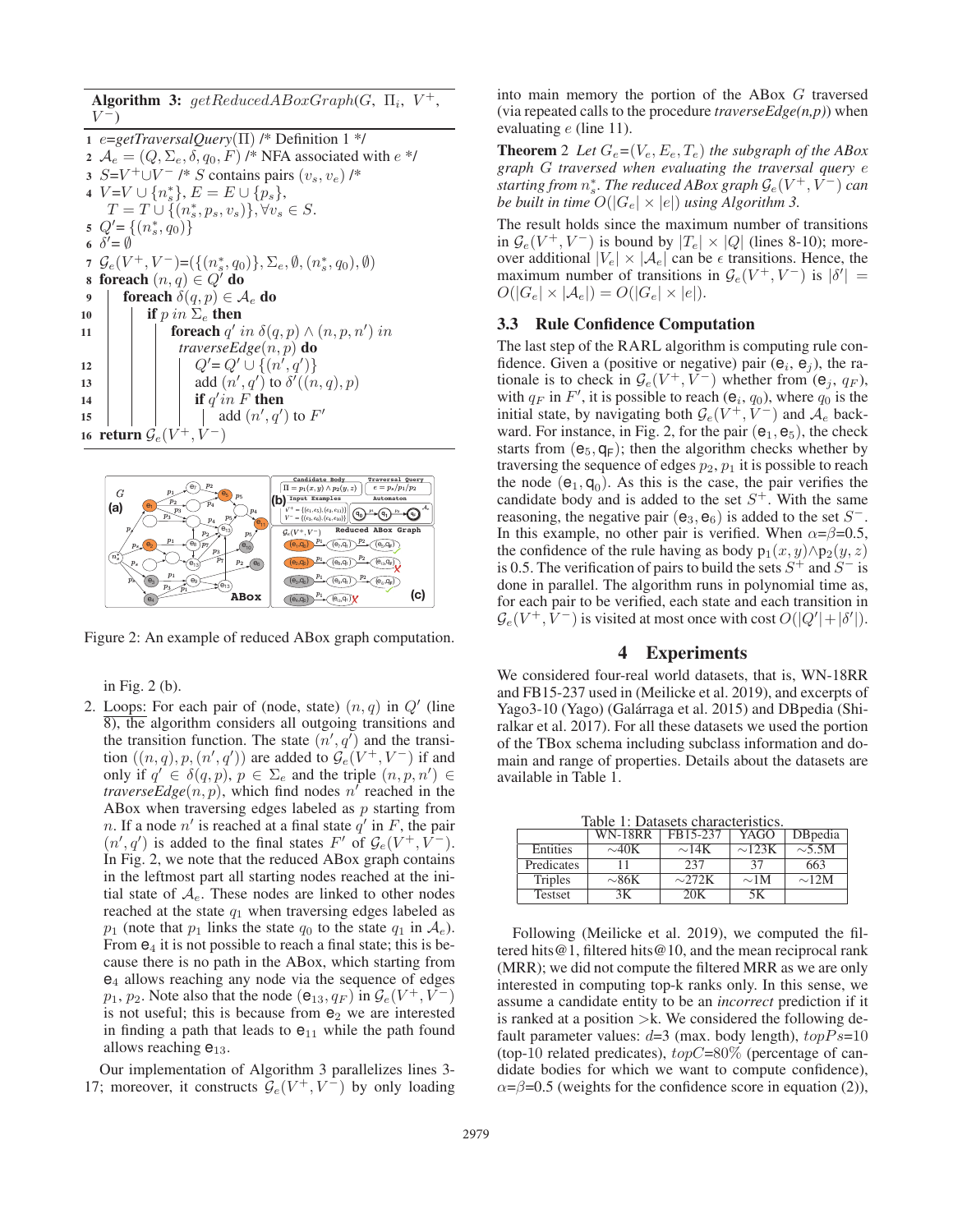$nExs=80\%$  (number examples used as a percentage of all available positive facts for a predicate). We also found that the  $rel_{HB}$  rule relatedness measure gave the best performance and then consider it in the experiments that follow; the weights of the two components were set to  $\gamma = \theta = 0.5$ . We implemented RARL in Java and ran experiments on a laptop with 4 cores (each with 2,7 GHz) and 16GB RAM. We pre-computed the (symmetric) relatedness matrices: on the largest dataset DBpedia, the time required was ∼22m.

#### 4.1 Performance Analysis

We tested several aspects of our approach on the largest DBpedia dataset. *First*, to show the benefits of our automatabased algorithm for body verification and confidence computation, we considered a variant of it, which generates candidate bodies via SPARQL queries on the TBox (loaded in memory) and treats the candidates as a conjunctive query. Then, examples are verified in the ABox (loaded on a local endpoint) via Boolean (ASK) SPARQL queries. We refer to this variant of our approach as RARL-SPARQL. Table 2 reports the running times for different values of the d parameter. Running times refer to the discovering of all rules associated with each of the 663 predicates.

Table 2: Comparison between RARL-SPARQL and RARL with  $topPs=10$ ,  $nExs=100\%$ , and  $topC=80\%$ .

|                                                             |      |      | TGen   TConf   TGen   TConf   TGen   TConf |  |  |  |
|-------------------------------------------------------------|------|------|--------------------------------------------|--|--|--|
| RARL-SPAROL   11.42   10.46   21.95   31.55   35.47   418.2 |      |      |                                            |  |  |  |
| RARI.                                                       | 4.12 | 6.45 | $11.45$   18.32   16.73   121.4            |  |  |  |

We observe that RARL-SPARQL is always slower than RARL both in terms of candidate generation  $(TGen)$  and verification and confidence assessment  $(TConf)$ . This difference becomes more evident as the length of the rule (parameter d) grows. The number of candidate bodies verified by at least one positive example was of ∼13.5K. *Second*, to dig deeper into the impact of parameters on the running times of RARL, we conducted additional experiments varying  $nExs$  and fixing  $topPs=10$  and  $d=3$ . We noted that the running time increases almost linearly with the number of examples. For instance, when  $nExs=20\%$  the running time for the computation of confidence was of ∼30 minutes and the number of verified candidates decreased to ∼3K. Indeed, with a lower number of examples, it is less likely that one of them verifies a candidate. *Third*, we conducted additional experiments varying  $topPs$ . Even in this case, we observed an increase of both the running time and number of bodies verified as  $topPs$  increases. For instance, when  $topPs=30$ the running time for both the generation and the verification almost doubled and the number of candidates verified reached the value of ∼34K. However, the more predicates are considered during the generation of candidates, the lower will be their rule relatedness, which leads to the generation of rules with lower confidence.

### 4.2 Performance and Rule Quality Comparison

We compared RARL (Table 3) with two recent systems, that is, anyBURL (Meilicke et al. 2019) and RLvLR (Omran,

Wang, and Wang 2018), in terms of num. of rules found  $(\text{HR})$ , num. of high quality rules ( $\text{HQR}$ ), where a rule is of high quality if the confidence is  $\geq 0.7$  (Omran, Wang, and Wang 2018), and running time in minutes (Time). As reported in (Omran, Wang, and Wang 2018), RLvLR performs better than other competitors like AMIE and Ontological Path Finding (Chen et al. 2016); hence, we did not consider them in the evaluation.

Table 3: Rule Learning Comparison on DBpedia.

| Approach                                               | #R    | $\#OR$ | <b>Time</b> |
|--------------------------------------------------------|-------|--------|-------------|
| RLvLR 20 predicates                                    | 855   | 183    | 351         |
| $\text{anyBURL}(10\text{Ks}, \text{sample}=1000, d=3)$ | 3609  | 425    | 48          |
| $anyBURL(10Ks, sample=100, d=3)$                       | 20564 | 3246   | 91          |
| RARL $(topPs=10, nExs=100\%, topC=80\%)$               | 13561 | 3564   | 138         |
| RARL $(topPs=5, nExs=80\%, topC=50\%)$                 | 5465  | 2132   | 58          |

Running time for RLvLR refers to the 20 predicates selected in (Omran, Wang, and Wang 2018). We stopped RLvLR after 6h when using all predicates. For RLvLR we considered the best configuration reported in (Omran, Wang, and Wang 2018). The table shows that RLvLR is the slowest system; indeed, it took 351m to learn rules for 20 predicates only. The reason could be the fact that it uses embeddings (expensive to compute) for rule learning. RARL took less time than RLvLR and considered all DBpedia predicates. As for anyBURL, we considered a time of 10K seconds and set the max. rule length (parameter  $d$ ) equal to 3, the same as the other systems. When changing the sample size (used for restricting the number of samples drawn for computing confidence) of anyBURL the system kept running for a longer time. By digging into the kind of rules learned, we observed that ∼80% of the high-quality rules learned by anyBURL are of length 1 and include constants (e.g., standardTime(Y, Myanmar Standard Time)⇒birthPlace(Y, Yin Yin Nwe), genre(Dsign Music, Y)⇒genre(Y, Rebelde) having both confidence 1). We observed that longer rules (including 2 or 3 atoms) are much less in number, have much lower confidence values, and do not include constants. The number of (constant-free) rules learned by RLvLR and RARL including 2 or 3 atoms in the body is much larger. When adopting a more restricted configuration for RARL, focusing more on candidates having higher relatedness, we observed a ∼7x speedup in terms of time. Although the number of high-quality rules decreases, it is still higher than that of the other systems. We point out that the decoupling between candidate generation and confidence assessment and the possibility to pick a specific predicate for rule learning is a useful feature. Indeed, one could quickly generate candidate rules (*TGen* is lower than *TConf*), inspect them and proceed to confidence assessment.

# 4.3 Evaluation on Link Prediction

The goal of this experiment was use rules for link prediction. Given a head  $p(e, X)$ , the goal is to predict entities  $e' \in G$ that can be bound to the variable  $X$ ; here,  $p$  is a predicate,  $e \in G$  and  $p(e, e') \notin G$ . As these entities can be suggested by multiple rules, following the methodology in (Meilicke et al. 2019) we order the candidate entities via the maxi-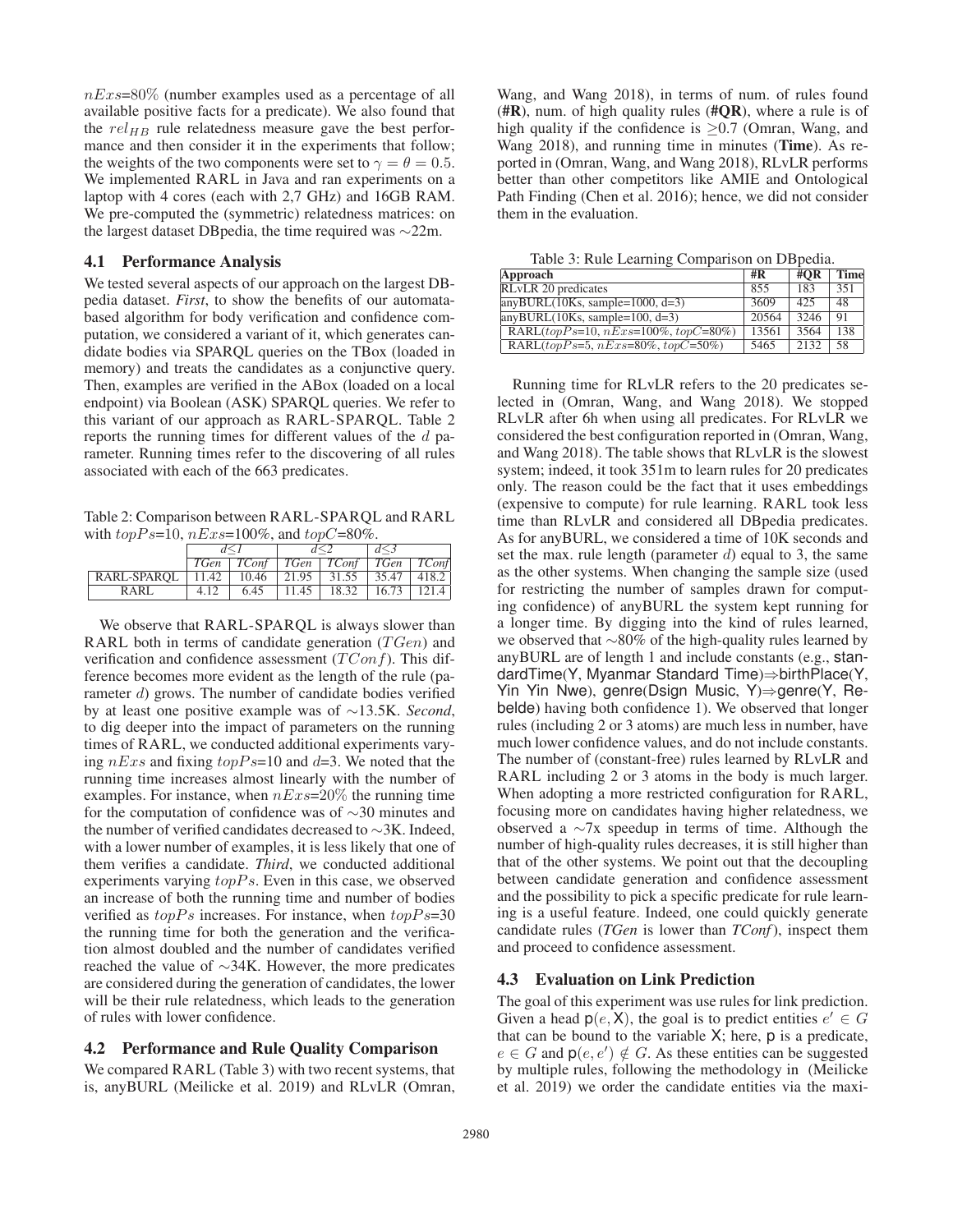|                                                               | $\ldots$<br><b>WN-18RR</b> |         |            | FB15K-237 |        |            | YAGO    |         |            |
|---------------------------------------------------------------|----------------------------|---------|------------|-----------|--------|------------|---------|---------|------------|
| Approach                                                      | h@1                        | h@10    | <b>MRR</b> | h@1       | h@10   | <b>MRR</b> | h@1     | h@10    | <b>MRR</b> |
| ConvE (Dettmers et al. 2018)                                  | 39                         | 48      | 46         | 23.9      | 49.1   | 31.6       | 45      | 66      | 52         |
| ComplEx-N <sub>3</sub> (Lacroix, Usunier, and Obozinski 2018) |                            | 57      | 48         |           | 56     | 37         |         | 71      | 58         |
| R-GCN+ (Schlichtkrull et al. 2018)                            |                            |         |            | 15.1      | 41.7   | 24.9       |         |         |            |
| CrossE (Zhang et al. 2019)                                    |                            |         |            | 21.1      | 47.4   | 29.9       |         |         |            |
| AMIE+ (Galárraga et al. 2015)                                 | 35.8                       | 38.8    |            | 1.4       | 40.9   |            |         |         |            |
| RuleN (Meilicke et al. 2018)                                  | 42.7                       | 53.6    |            | 18.2      | 42.0   |            |         |         |            |
| RLvLR (Omran, Wang, and Wang 2018)                            |                            |         |            |           | 39.3   | 24.0       |         | 39.3    | 24         |
| AnyBURL (Meilicke et al. 2019)                                | 44.1                       | 55.2    | >47        | 23.3      | 48.6   | >31        | 47.7    | 67.3    | >54        |
| RARL                                                          | 35.1                       | 40.9    | >36        | 25.12     | 49.12  | >32        | 48.2    | 69.3    | > 56       |
| $\triangle$ topPs=20                                          | $-5.2$                     | $-2.1$  | $-2$       | $-7.5$    | $-6.4$ | $-5.3$     | $-4.8$  | $-4.5$  | $-3.2$     |
| $\Delta$ nExs=100%                                            | $+0.01$                    | $+0.11$ | $+0.13$    | $+0.3$    | $+0.2$ | $+0.01$    | $+0.02$ | $+0.04$ | $+0.023$   |

Table 4: Experiments on Link Prediction.

mum of the confidence of all rules that have generated them. If the maximum score of multiple candidate entities is the same we proceed by considering the second-best rule that generated them and so forth until we find a rule that makes a difference. For the evaluation we did not consider the FB-15K and WN18 datasets as they have been criticized for the presence of redundancies; we used their modified versions WN-18RR and FB15K-237 as done by (Meilicke et al. 2019) instead. Besides, we considered Yago (Dettmers et al. 2018). As competitors, we considered approaches using embedding techniques, symbolic techniques and a combination of them recently published. For RARL we started with the configuration with  $topPs=10$ ,  $nExs=80\%$ ,  $topC=80\%$  but we also experimented other parameter values and reported the performance variation in the last block of Table 4. The first block shows results for embedding-based techniques. The performance of RARL is already competitive on both FB15K-237 and Yago with the default configuration. We observe, for instance, that on FB15K-237 RARL outperforms competitors (apart from ConvE on hit@1). At the same time, we observe that on WN-18RR, RARL performs worse than all other systems. The reason is that the WN-18RR schema is very simple; it includes a few relations whose domain/range is almost always a Synset. Hence, the rule generated may not be adequate to finally predict missing links. Indeed, we noted that the confidence of rules found by RARL on WN-18RR is usually low. On the other hand, on FB15K and Yago that feature a richer schema RARL behaves quite well. We want to mention that the running time of embedding-based approaches is usually much larger than that of RARL; we were not able to run any of these approaches on the DBpedia dataset within a timeout of 5h (times for RARL are reported in Table 3). Moreover, most of these approaches require the tuning of hyper-parameters via a time-consuming grid search. We ran RARL on a laptop while most of the embedding-based approaches require complex processing infrastructures (e.g., based on expensive GPUs). The other approaches in Table 4 includes AMIE and RuleN, both topdown approach that explore the whole ABox to find rules of bound-length. AMIE is based on (expensive) join operations for both rule learning and confidence computation based on the Partial Completeness Assumption. Indeed, the authors defined an approximation of PCA to reduce the running time. RuleN uses a sampling mechanism to speed-up

the learning process. In this group, we also considered any-BURL, which differently from the previous systems adopts a bottom-up approach to learn rules. It allows to learn rules within a certain amount of time given as input. Apart from WN-18RR, RARL outperformed all competitors. Finally, we observe that increasing the number of related predicates usually degrades the performance while increasing the number of examples brings a negligible improvement.

### 5 Related Work

Most of existing approaches rely on different kinds of ABox-centered algorithms to discover rules. AMIE (Galárraga et al. 2015) explores the ABox search space and computes (approximate) rule quality measures. This hinders its applicability to large KBs. RuDIK (Ortona, Meduri, and Papotti 2018) learns approximate (negative) rules relying on examples. It only considers the ABox and aims at finding a small set of rules that cover the majority of positive and as few negative examples as possible. AnyBURL (Meilicke et al. 2019) learns rules that cover at least some positive and some negative examples. Our approach differs in several ways. First, it starts from the TBox available in many KBs (e.g., DBpedia, Freebase) but overlooked by these approaches. Second, it learns rules driven by a relatedness criterion, prioritizing rules having higher rule relatedness (§ 2.2). To verify candidate bodies in the ABox, RARL relies on a examples like RuDIK. However, while RuDIK focuses on learning the smallest number of rules satisfying the examples, RARL learns every possible rule prioritizing those with high relatedness. RARL is inspired by Ontological Path Finding (OPF) (Chen et al. 2016), which generates candidate rules from the TBox. However, OPF disregards the fact that not all candidates are the same, which leads to generating too many candidates. For instance, for the head spouse(X, Y), the candidate rule body child(x, y)  $\land$  parent(y, z) with the predicates child and parent will be more plausible than a body with lyrics or deathPlace since child and parent are more related to the predicate spouse than lyrics or deathPlace. Moreover, our algorithm for confidence assessment has a lower memory footprint as it only loads the portion of the ABox of interest for the verification and thus can scale to large KBs.

Our work differs from embedding-based approaches like